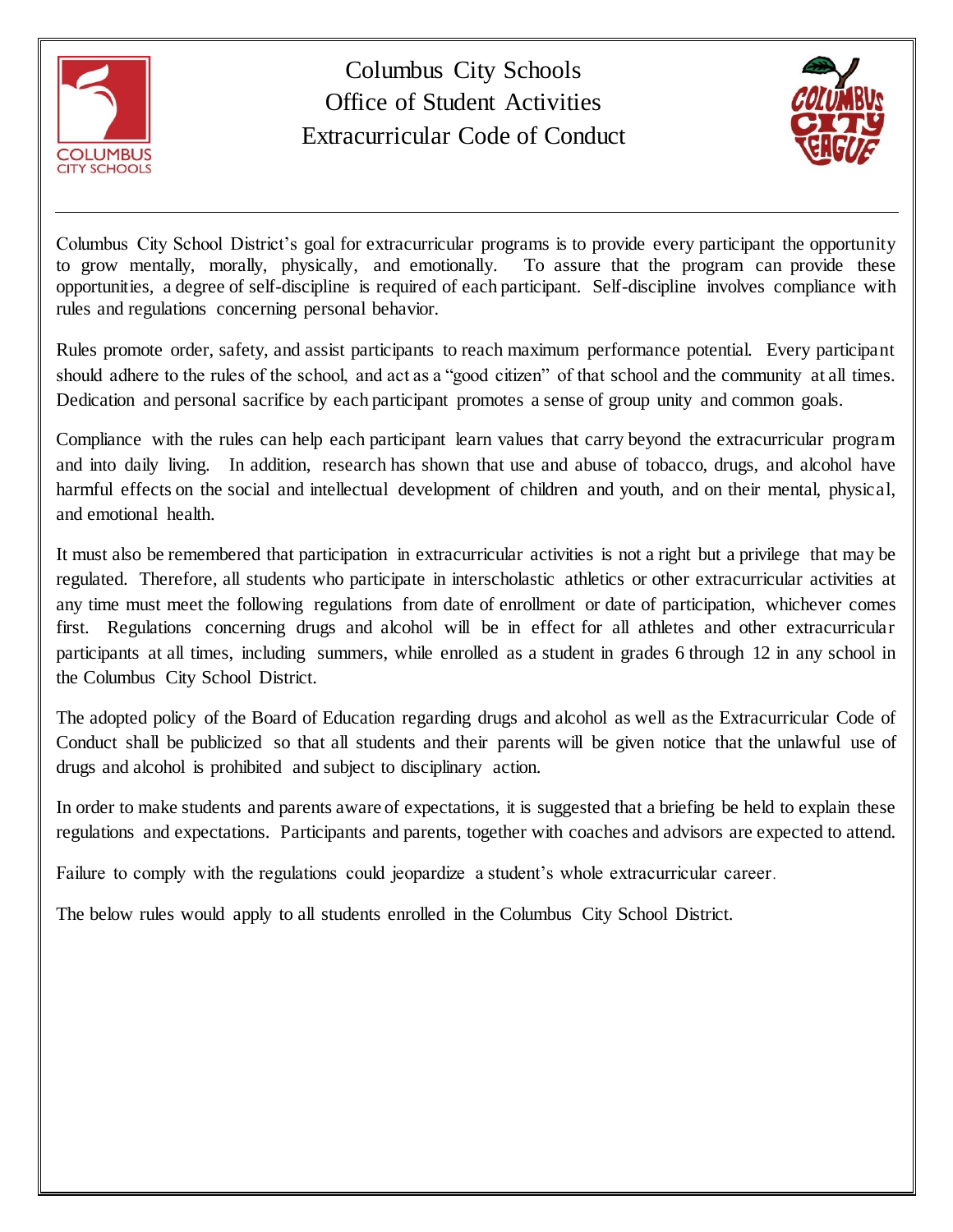# **GENERAL REGULATIONS**

- 1. Comply with all eligibility requirements of the Columbus City School District and any governing agency, such as the Ohio High School Athletic Association, including but not exclusive to those requirements pertaining to age, scholarship, residency, and attendance.
- 2. Comply with the Expulsion, Suspension and Removal regulations of the District.
- 3. Do not engage in criminal activity or violations of civil law.
- 4. Do not use and/or possess tobacco in any form (i.e. cigarettes, cigars, snuff, chewing tobacco, etc.)
- 5. Do not sell, distribute, use, and/or possess drugs (narcotic, hallucinogenic, intoxicant, or counterfeit drugs), controlled substances, alcohol or other intoxicants at any time.
- 6. Behave in a manner, which reflects positively on the school and the activity.
- 7. Comply with all additional training rules or other requirements set by the coach/advisor of the activity.
- 8. Participants in extracurricular activities are required to attend school at least  $\frac{1}{2}$  of their scheduled day at their assigned site(s) to be eligible to practice or participate on any given school day. To be eligible to participate during a weekend or on an official school holiday, the student shall have attended school at least  $\frac{1}{2}$  of their scheduled day at their assigned site(s) on the immediately preceding school day. This ruling does not apply to practice or events during summer, winter break or spring break.
- 9. Financial obligations resulting from equipment fees, replacement of lost or stolen equipment, and/or unpaid balances from sales must be paid prior to participation in any present or future extracurricular activity.
- 10. In activities that require a physical examination, a completed physical examination card must be signed by a physician and parent. That card, plus an insurance card and emergency medical card must be turned in to the coach/advisor before a student can participate in any activity.

### **DISCIPLINARY PROCEDURES**

- 1. When a student is in suspected violation of any of the rules listed in the Extracurricular Code of Conduct, the principal and coach/advisor shall be notified in writing by an adult as soon as possible.
- 2. A hearing committee, consisting of at least one administrator, the head coach/advisor of the activity involved or his/her designee, and one non-coaching faculty member (high school athletic director), will be established. At least one member of the committee will investigate the violation and report the findings to the other committee members. If the hearing committee feels action is warranted, the principal shall give a parent and the student written notice of the suspected violation, and of the time and place for a hearing, which shall be scheduled within 72 hours of the notification.
- 3. At the hearing the student will have an opportunity to discuss the circumstances concerning the incident and present information relevant to the incident.
- 4. The hearing committee shall make its recommendation for penalty assessment to the school principal. As a part of the penalty recommendations, the hearing committee shall recommend that a student in a leadership role who is found in violation of the Extracurricular Code of Conduct be removed from the leadership position in the sport/activity. The principal may modify the recommendation of the committee. The principal's written decision will be sent to the parent and the student.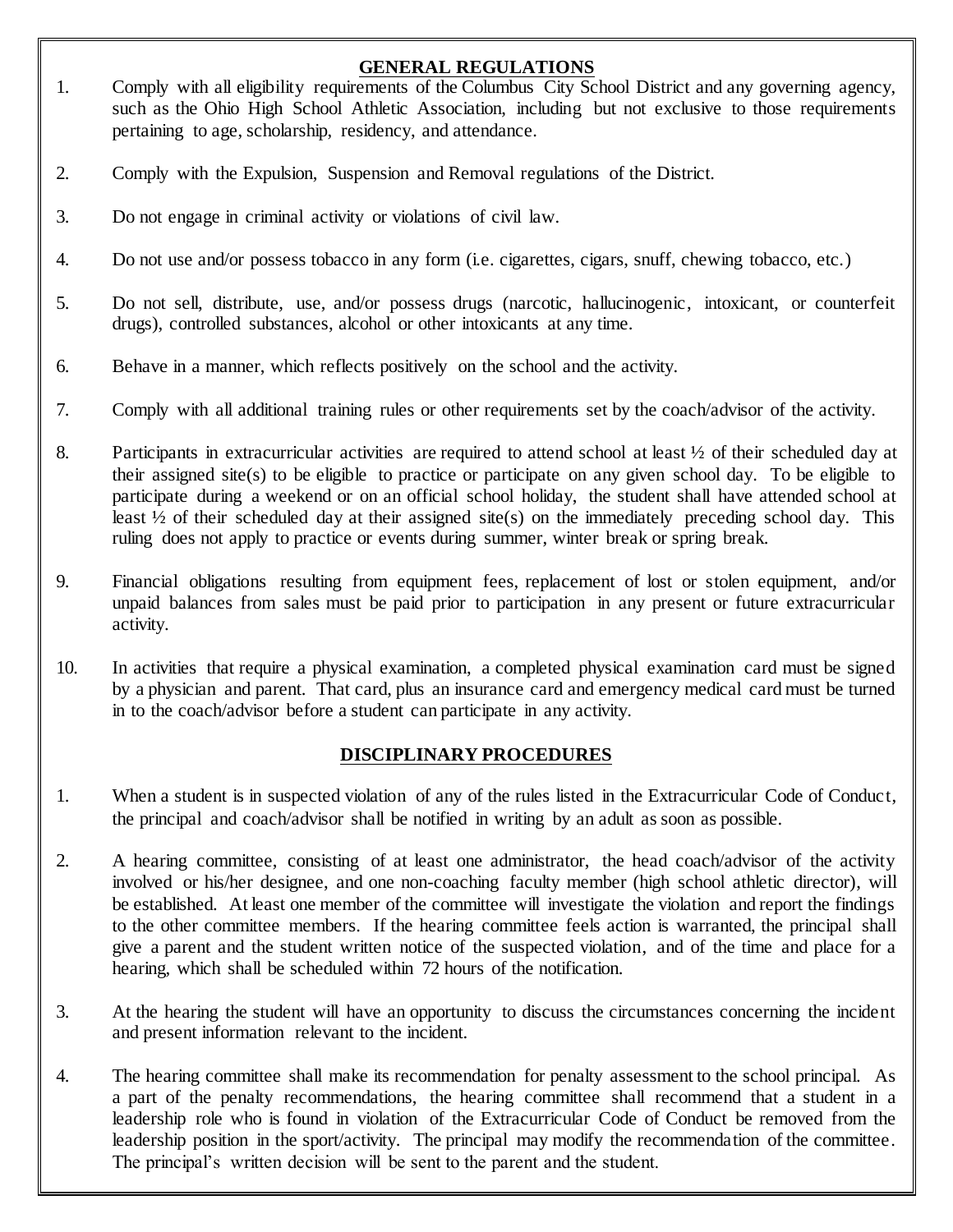5. Because of the adverse effects of tobacco, drugs, and alcohol and the District's commitment toward prevention/intervention, if a student is found in violation of the regulations concerning such, the hearing committee recommendations for penalty assessment shall follow the guidelines as listed in the Extracurricular Code of Conduct.

#### **TOBACCO**

In accordance with Rule 4 of the General Regulations of the CCS Extracurricular Code of Conduct, possession or use of tobacco in any form (i.e., cigarettes, cigars, snuff, chewing tobacco, etc.) is a violation of the Extracurricular Code of Conduct and will result in the following consequences:

#### *SELF-REFERRAL POLICY:*

If a student seeks assistance for dealing with a tobacco problem by self-referral to their coach/advisor and/or school administrator, and they agree to participate in a tobacco education program approved by the school administration, there shall be NO prohibition from extracurricular activities. Self-referral may not be used as a method to avoid consequences if a student has already been identified as having violated the Extracurricular Code of Conduct.

#### *FIRST VIOLATION:*

1. A student found in violation for the first time shall be prohibited from participation for 33 percent of the extracurricular events, based on the regular duration of the activity. If the student in violation agrees to go through a tobacco education program approved by the school administration, the penalty may be reduced to prohibition from participation for one scheduled extracurricular event.

Participation in practice may be allowed at the discretion of the hearing committee but the student may not travel with his/her activity group or sit with the group during the competition or performance. The participant must follow all training rules and requirements of the activity.

### *SECOND VIOLATION:*

A student found in violation for the second time shall be indefinitely prohibited from participation in extracurricular activities. If the student in violation agrees to go through a tobacco education program approved by the school administration, the penalty may be reduced to prohibition from participation for a period not to exceed the remainder of the extracurricular events, based on the regular duration of the activity. Upon completion of the program, the student may petition the hearing committee to once again participate in extracurricular activities.

All additional violations will be treated the same as second violations.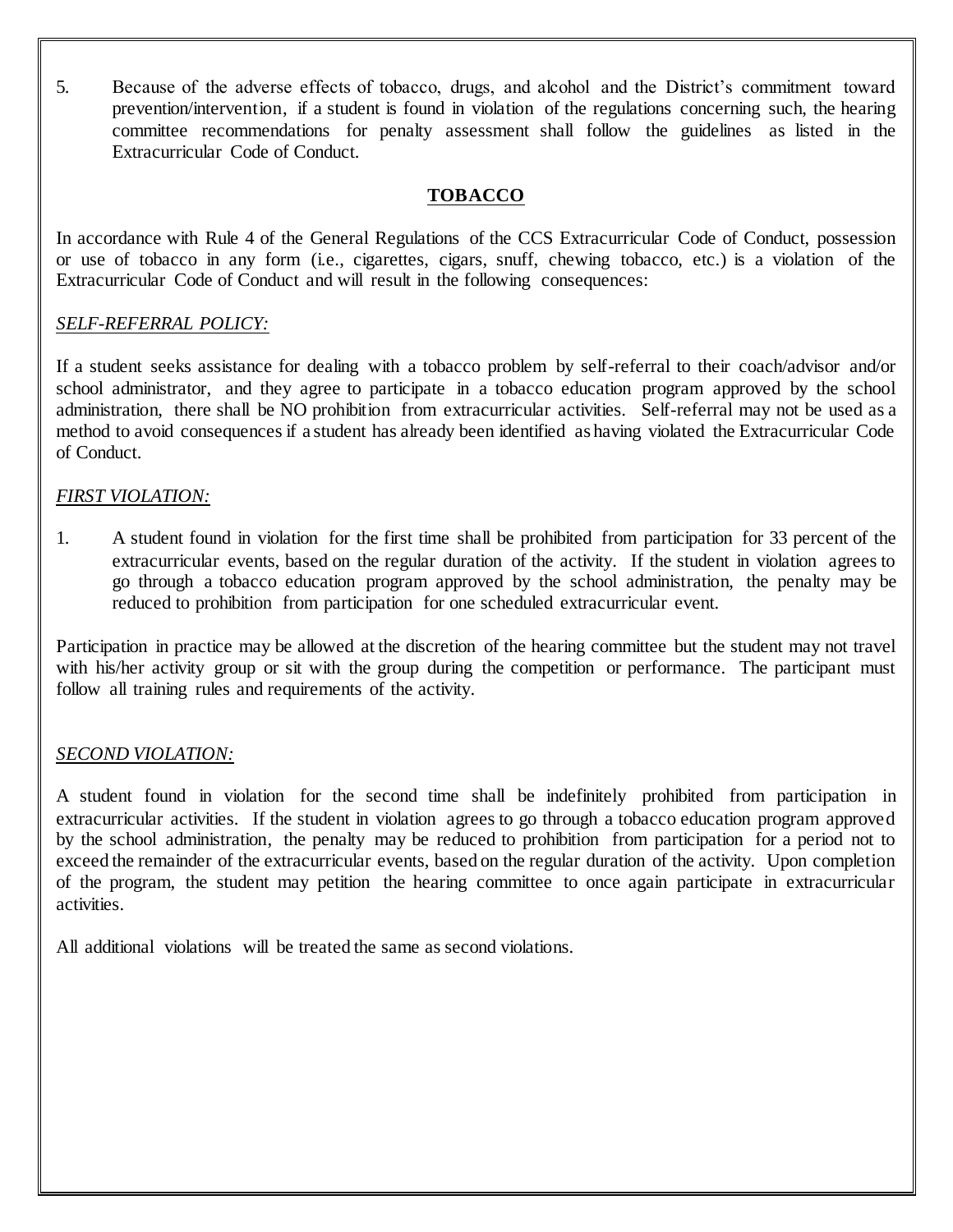# **DRUG AND ALCOHOL**

#### *SALE AND DISTRIBUTION:*

In accordance with Rule 5 of the General Regulations of the Extracurricular Code of Conduct, a student selling or distributing drugs (narcotics, hallucinogenic, intoxicants, or counterfeit), controlled substances, alcohol or other intoxicants at any time is in violation of the Extracurricular Code of Conduct and subject to the following consequences:

### *FIRST VIOLATION:*

- 1. A student found to be in violation will be immediately prohibited from participation in extracurricular activities for a minimum of one calendar year from the date of violation.
- 2. The principal will contact the parent of the student in violation.
- 3. The principal will notify the Columbus Police Department. All evidence and pertinent information shall be submitted to the proper authorities.
- 4. The principal will normally recommend to the Superintendent the student be expelled.
- 5. After an initial 12 month period from the date of first violation, the student may petition to once again participate in extracurricular activities. The student must furnish evidence to the hearing committee of successful completion or continued successful participation in drug/alcohol rehabilitation and/or counseling program approved by the school administration. The hearing committee shall review application for reentry into extracurricular activities, taking into account the student's age, maturity, and history of appropriate behavior since the initial violation. A recommendation of approval or disapproval of the petition shall be made to the principal of the school by the hearing committee. The principal shall inform the student and the parent in writing of the decision.

### *SECOND VIOLATION:*

1. A student found to be in violation for the second time shall be indefinitely prohibited from participation in extracurricular activities. After an initial 12 month period from the date of first violation, the student may petition to once again participate in extracurricular activities. The student must furnish evidence to the hearing committee of successful completion or continued successful participation in drug/alcohol rehabilitation and/or counseling program approved by the school administration. The hearing committee shall review application for reentry into extracurricular activities, taking into account the student's age, maturity, and history of appropriate behavior since the initial violation. A recommendation of approval (with specified re-entry date, if appropriate) or disapproval of the petition shall be made to the principal of the school by the hearing committee. The principal shall inform the student and the parent in writing of the decision.

### *THIRD VIOLATION:*

1. A student found in violation for the third time shall be permanently prohibited from participation in extracurricular activities.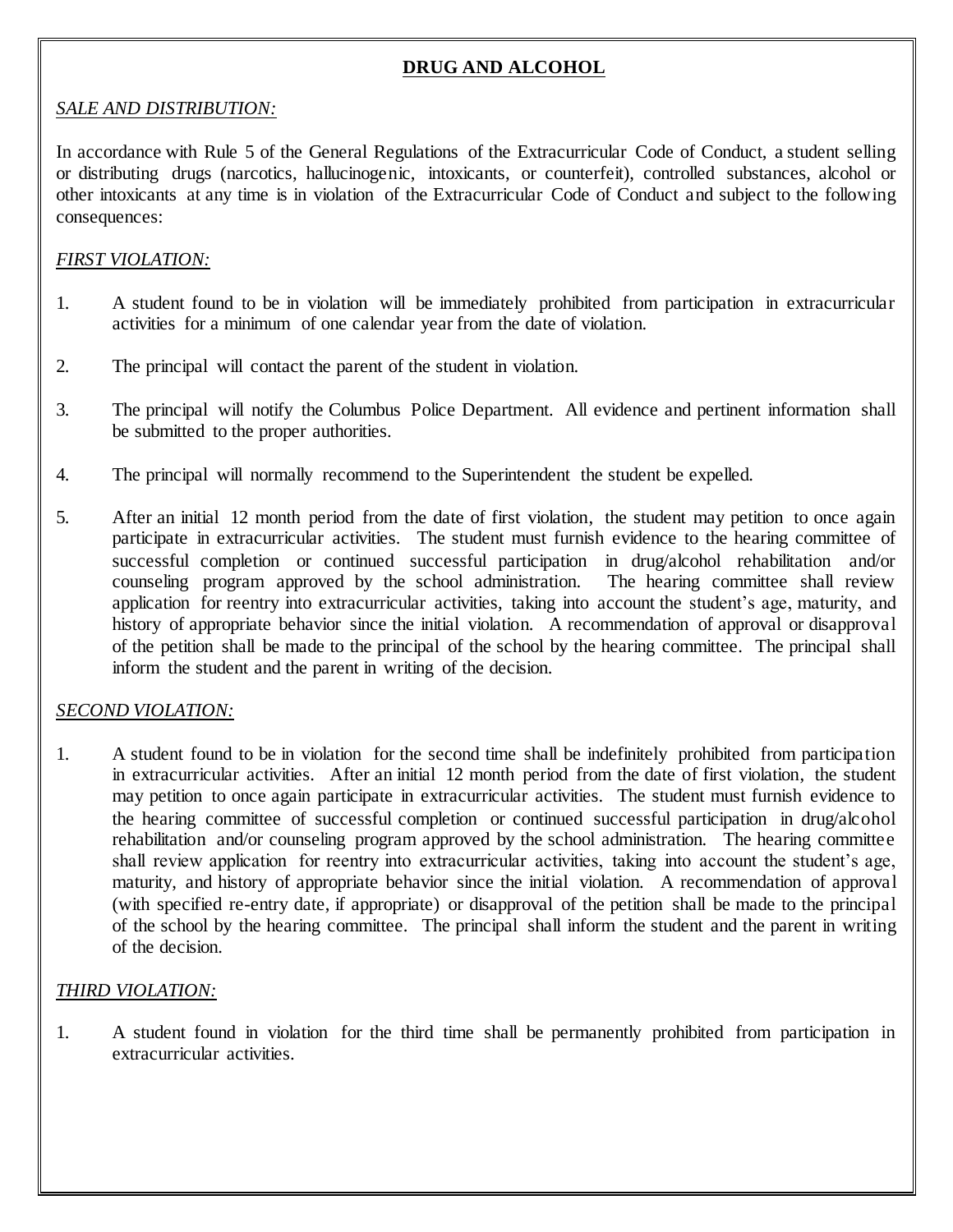## *POSSESSION AND/OR USE OF DRUGS OR ALCOHOL:*

In accordance with Rule 5 of the General Regulations of the Extracurricular Code of Conduct, except for supervised, doctor prescribed medications. A student under the influence, buying, using or possessing drugs (narcotics, hallucinogenic, intoxicants, or counterfeit drugs) or controlled substances, alcohol or other intoxicants at any time is in violation of the Extracurricular Code of Conduct and is subject to the following consequences:

# *SELF-REFERRAL POLICY:*

If a student seeks assistance for dealing with a drug or alcohol problem by self-referral to their coach/advisor and/or school administrator, and they agree to participate in a drug/alcohol assessment approved by the school administration, and agrees to follow assessment recommendations, there shall be NO prohibition from extracurricular activities. Self-referral will not be considered as a violation. Refusal or failure to follow through with the assessment or the assessment recommendations will result in the incident being referred back to the hearing committee for investigation. Self-referral may not be used as a method to avoid consequences if a student has already been identified as having violated the Extracurricular Code of Conduct.

## *FIRST VIOLATION:*

1. If a student is found to be in violation, the student will be prohibited from participation in extracurricular activities for one calendar year from the date of violation. If the student in violation agrees to go through a drug/alcohol assessment approved by the school administration, and to follow the assessment recommendations, the penalty may be reduced to 33 percent penalty from the extracurricular events based on the regular duration of the activity. Refusal or failure to take the assessment or to follow the assessment recommendations will result in the full year's penalty.

Participation in practice may be allowed at the discretion of the hearing committee but the student may not travel with his/her activity group or sit with the group during the competition or performance. The participant must follow all training rules and requirements of the activity.

### *SECOND VIOLATION:*

- 1. A student found in violation for the second time shall be indefinitely prohibited from participation in extracurricular activities. After an initial 12 month period from the date of second violation, the student may petition the hearing committee of the school to once gain participate in extracurricular activities. The student shall have the opportunity to present to the hearing committee any evidence that a drug/alcohol assessment approved by the school administration has been successfully completed or that the student is in a continued successful rehabilitation and/or counseling program. The application for re-entry into extracurricular activities shall be reviewed by the hearing committee, taking into consideration the student's age, maturity, and history of appropriate behavior since the last violation. All recommendation of approval (with specified re-entry date, if appropriate) or disapproval of the petition shall be made to the principal of the school by the hearing committee. The principal shall inform the student and his/her parent in writing of the decision.
- 2. Any additional violations will be treated the same as second violations.

All cost for assessment, treatment, rehabilitation, or counseling shall be the responsibility of the student.